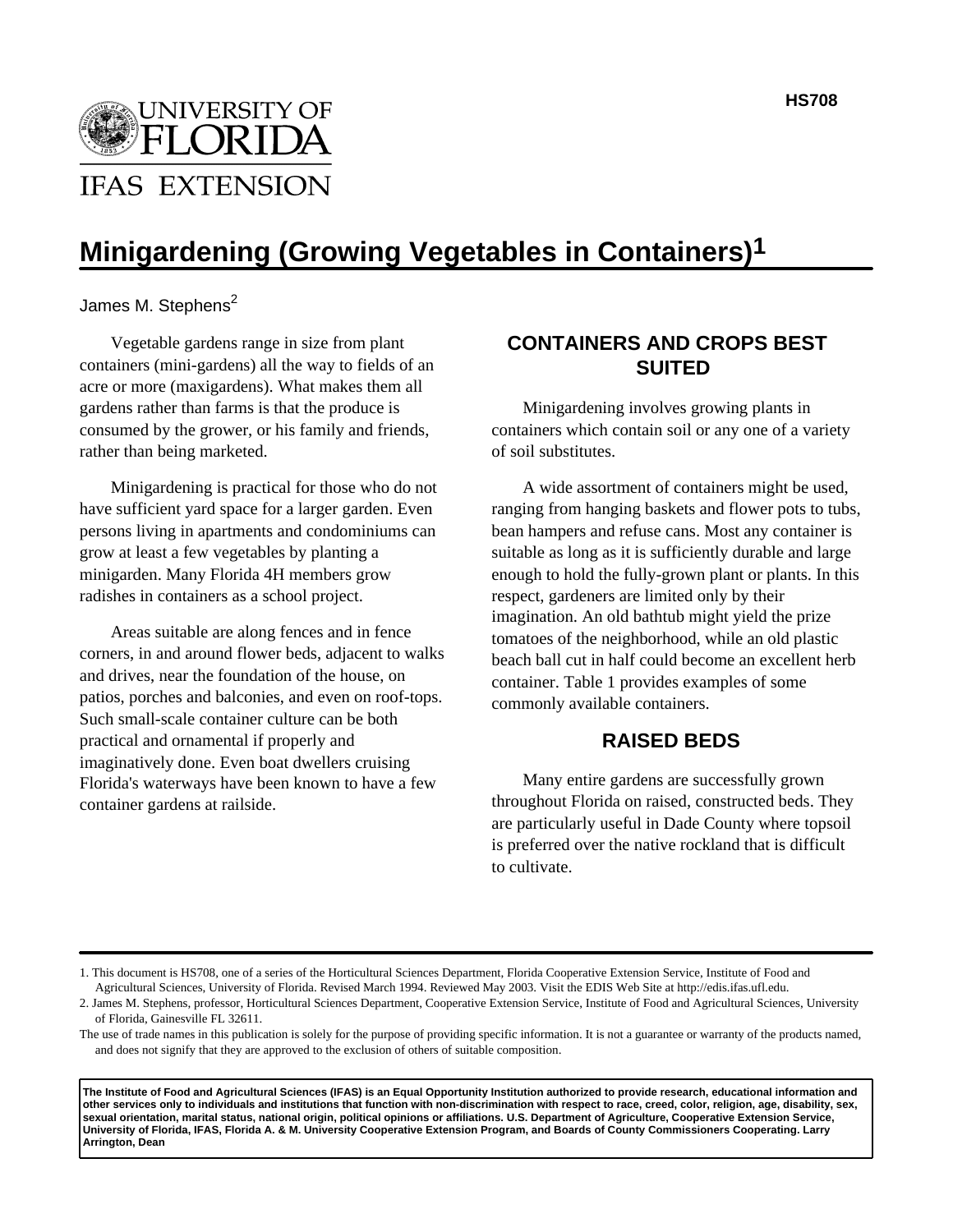When you plan the size of the beds, it is a good practice to keep their area in a simple to figure number of square feet. For example, beds 5 x 20 feet long total 100 square feet. This makes it easy to figure how much fertilizer or mulch you will need. In a smaller garden a bed that is 2 x 5 feet (for a total of 10 square feet) makes garden calculations simple.

An advantage to having permanent beds is that structures such as trellises and fences can be permanent as well. This allows you to build them for the long run out of durable materials such as pressure-treated pine, redwood, cypress, or cedar. Many gardeners are concerned that the chemicals in treated lumber might be hazardous to health. So far, there is no evidence to support such concern.

To improve drainage and garden neatness, beds can be raised with brick, rot-resistant lumber, landscape timbers, railroad ties, or concrete blocks. Railroad ties lend themselves especially well to stacking for beds as high as 1 to 3 feet. This reduces the distance you have to stoop. And when combined with wide, hard-surfaced paths, such high beds make gardening possible for those confined to a wheelchair.

Many gardeners shovel soil from around the raised bed. This extra soil combined with liberal amounts of organic amendments creates the raised bed. Soil depth should be six inches minimum, and twelve inches if possible.

## **USING THE CONTAINERS**

Metal containers should be painted on the inside with asphalt paint, and clear glass containers on the outside with dark paint. Be sure to punch holes at interval 1" above bottom of container to allow for drainage of excess moisture. Baskets could be lined with plastic film to keep soil mix from spilling through cracks. Small slits should be made in the plastic to permit drainage.

Fill container with growth medium. Use a good garden soil, a prepared mixture, or a soil substitute such as sawdust or wood shavings. Keep in mind that the lighter materials enable easy movement of containers.

A first time minigardener probably should start with a commercial mix which is already mixed in the proper proportions of ingredients. But for those who wish to make up their own medium, Table 2 gives some tested mixtures. Several commercial mixes on the market are listed in Table 3 .

Some of the many combinations of aggregate materials which have been tried successfully with tomatoes are as follows:

- sand;
- 1 part sand to 1 part perlite or vermiculite;
- 1 part sand to 1 part rice hulls;
- 1 part sand to 1 part redwood bark;
- 1 part sand to 1 part pine bark; and
- 1 or 2 sands to 1 peat moss.

## **FERTILIZING**

In general, the more porous growth media, such as sand and gravel, most closely approximate hydroponic culture. These tend to dry out fast and do not hold nutrients very long. Therefore, frequent plant feedings are necessary. Normally, the nutrient solution must be added and drained in the containers once or twice a day. During especially hot, dry weather, the aggregate may need more than two drenchings daily, sometimes as many as five.

Soil substitute mixes which contain ample organic materials, and which have fertilizer included in the mixing process, also will need additional fertilizer from time to time, but at much less frequent intervals than with porous sand or gravel culture. Once every week or two may be sufficient.

Either drench with soluble fertilizer or apply dry common garden fertilizer to the soil surface and water thoroughly into the root zone. Don't apply too much or fertilizer burn will result. Usually, 1 level teaspoon of dry fertilizer per square foot of soil surface is adequate at each feeding. Where ready-mixed soluble fertilizers are purchased, follow label directions for application.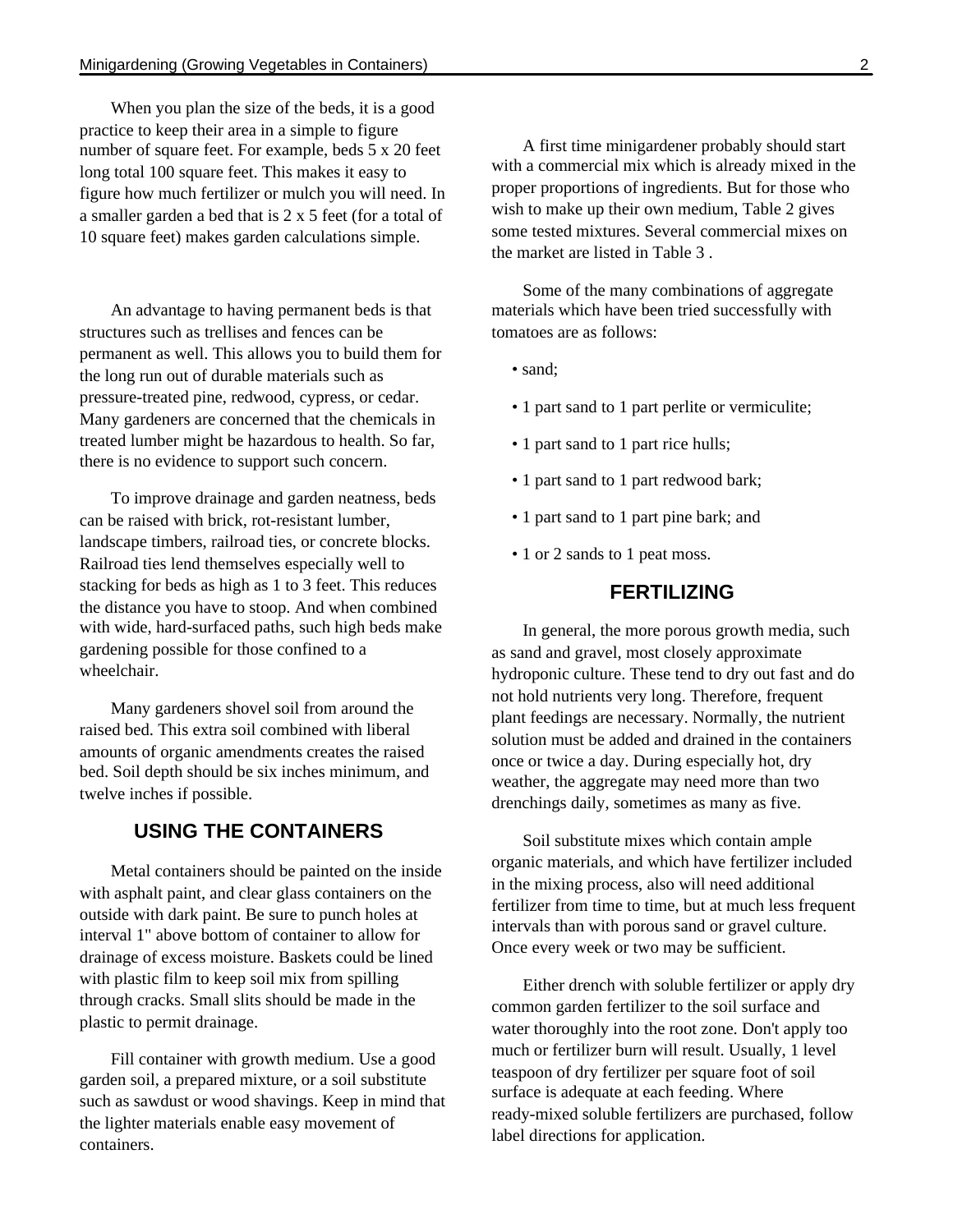A suggested solution is made with one ounce of 20-20-20 analysis water-soluble fertilizer in 5 to 6 gallons of water. For tomatoes, substitute calcium nitrate for the complete fertilizer every 2 weeks. Mix at the rate of one ounce per 3 gallons of water to insure adequate calcium and to prevent blossom-end rot. It may be used on other crops as well as tomatoes.

# **CAN CULTURE OF TOMATOES**

This describes a method of can culture used successfully in a home garden in central Florida. The principles used were sound, and the results were outstanding. There is every reason to believe that the system will work just as well for you.

Containers:The gardener used 5-gallon square cooking oil cans. Anything similar, such as bushel baskets or plastic garbage cans may be used but not smaller containers.

Location:A four-foot wide strip of black polyethylene was laid out on the ground. It was long enough to accommodate about 24 cans. The cans were placed on the mulch in full sunlight. Containers may be placed wherever they might be most attractive. Since the containers have their own soil, they can be placed on hard surfaces such as concrete patios or wooden decks.

Soil:Sawdust was used as a soil-substitute. It is important to use well-rotted aged sawdust for best results. Although this gardener did not put anything else in the sawdust at the time it was placed in the cans, it is advisable to mix about a half cup of dolomite in each can to provide sufficient calcium.

Varieties:Plants were set directly into the sawdust. The varieties used were `Floradel,' `Walter,' `Big Boy,' and `Stakeless.' Best production was obtained from `Walter' and `Floradel' and least from `Stakeless.' `Big Boy' was only fair. Other varieties suggested for use are `Floramerica,' `Betterboy', and

`Floradade.' Also, the small-fruiting varieties such as `Summer Cherry' do well in can culture. The latter will also permit growing into the warm summer months. Certain varieties were developed for container culture. The following are examples of Florida varieties for this purpose:

`Florida Basket' — A dwarf tomato for hanging baskets. Produces 1-inch fruit or 6-inch plant.

`Floragold Basket' — Grow 3 plants in a 12-inch hanging basket to produce lots of yellow cherry-size fruits.

`Tiny Tim' — Round, red 3/4 inch fruit on 18-inch vine.

`Micro-Tom' — an extremely dwarf type for 4-inch pots.

`Sweet 100' — Big plant, small fruit in clusters.

Fertilizer and Watering:A fertilizer solution was prepared and applied daily to each can. The fertilizer solution was mixed in a five gallon container. The gardener mixed two tablespoonsful of high analysis soluble fertilizer (Nutri-Sol) into five gallons of water. One gallon of this solution was poured into each tomato can once each day. At the end of each week, the fertilizer was omitted and, instead, each container of sawdust was given a thorough wetting with the garden hose. The purpose was to wash out accumulated salts from the fertilizer, since soluble salt buildup can cause root injury.

Alternatives to the methods of fertilizing used might be mixing a slow-release (osmocote) fertilizer into the sawdust before planting; or twice weekly light applications of dry common fertilizer such as 6-8-8 to the sawdust surface followed by watering in.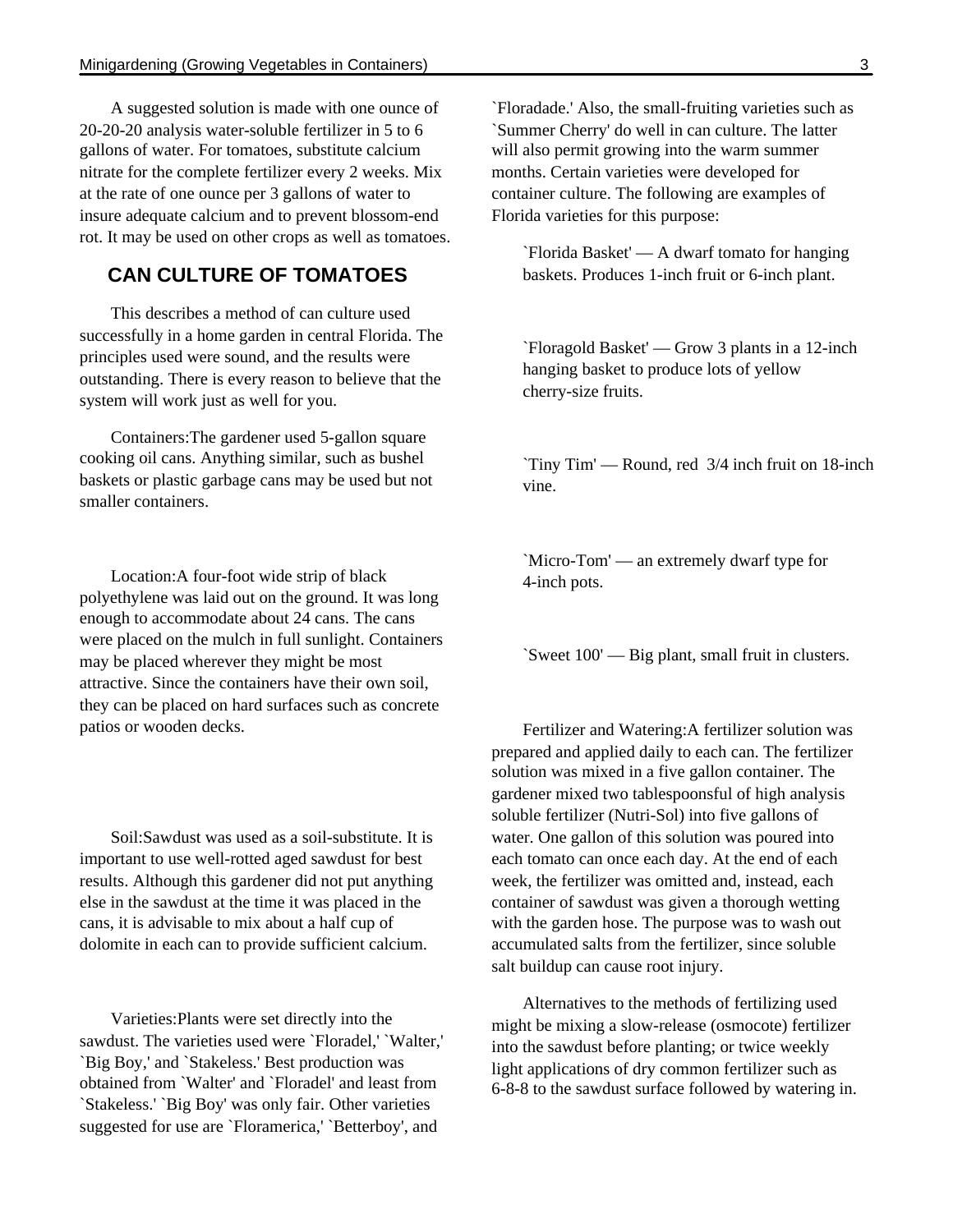Staking and Supporting:All varieties should be supported so that they are made to grow in an upright position. Regular methods of supporting such as staking and string-trellising may be used.

Further care:The usual care and attention was provided as the plants grew. Some pruning was done to remove unwanted suckers. Pesticides, as needed, were sprayed onto the plants. Weeds were not a problem, since the black plastic kept the weeds away from the area around the cans, and the sawdust contained no weed seeds.

## **ADDITIONAL INFORMATION**

General cultural information on varieties to plant, spacing, when to plant, etc. is available in the Florida Vegetable Gardening Guide . Also, see "Grow Your Own Vegetables Without Soil(Hydroponics)", and "Organic Vegetable Gardening" and "Growing Strawberries in Barrels."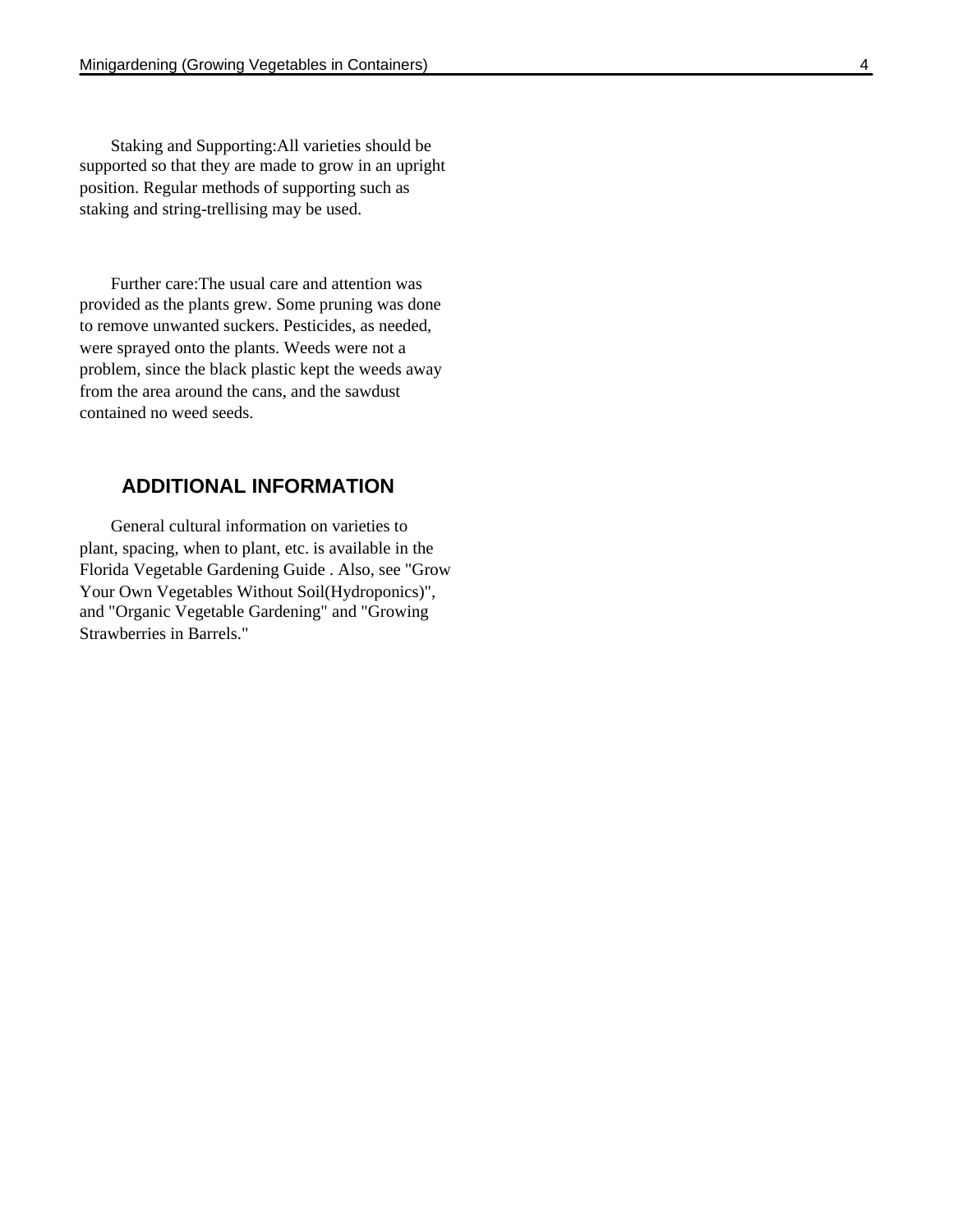## **Table 1.**

| Table 1. Examples of some commonly available containers |              |            |               |                                                                                                                 |  |
|---------------------------------------------------------|--------------|------------|---------------|-----------------------------------------------------------------------------------------------------------------|--|
| Containers                                              | Diameter     | Height     | Volume        | Vegetables suggested                                                                                            |  |
| Pot (plastic)                                           | 4 inches     | 3à inches  | 1 pint        | Individual small-size plants (ex. parsley); clumps of plants (ex.<br>chives); or transplants.                   |  |
| Pot (plastic)                                           | 6 inches     | 5à inches  | 3 pints       | Herbs, compact varieties, clumps, or groups of leaf lettuce,<br>green onions, summer radishes, and transplants. |  |
| Pot (plastic)                                           | 6 inches     | 6à inches  | 1 gallon      | Same as 6-inch pot. Suitable also for hot peppers and<br>strawberry.                                            |  |
| Planter (plastic)                                       | 8 inches     | 8 inches   | 1à gallons    | Same as 6-inch pot. Also suitable for cherry tomato, romaine,<br>and like vegetables.                           |  |
| Planter (plastic)                                       | 10 inches    | 10 inches  | 3 gallons     | Same as 8-inch planter. Also suitable for carrots, spinach,<br>broccoli, bibb lettuce, and bell pepper.         |  |
| Basket (à bu)                                           | 13 inches    | 9à inches  | 4 gallons     | Ideal for tomato, eggplant, cucumber, pepper, squash, beans,<br>peas, and vegetables already mentioned.         |  |
| Bucket (plastic)                                        | 11 inches    | 12à inches | 5 gallons     | Same as basket.                                                                                                 |  |
| Basket (1 bu)                                           | 17à inches   | 11à inches | 8 gallons     | All vegetables.                                                                                                 |  |
| Barrels/drums                                           | 24-30 inches | 36 inches  | 30-55 gallons | Excellent for strawberries and lettuce.                                                                         |  |
| Boxes, pyramids                                         |              | all sizes  |               | All vegetables.                                                                                                 |  |

## **Table 2.**

| <b>Table 2.</b> Suggested synthetic soil mixtures. |                                                 |  |  |
|----------------------------------------------------|-------------------------------------------------|--|--|
| Container Mix A                                    | <b>Container Mix B</b>                          |  |  |
| 1 bushel of vermiculite                            | 1 bushel of peat moss                           |  |  |
| 1 bushel of peat moss                              | 1 bushel of peat, cow manure or aged<br>compost |  |  |
| 1â cups of dolomite                                | 1â cups of dolomite                             |  |  |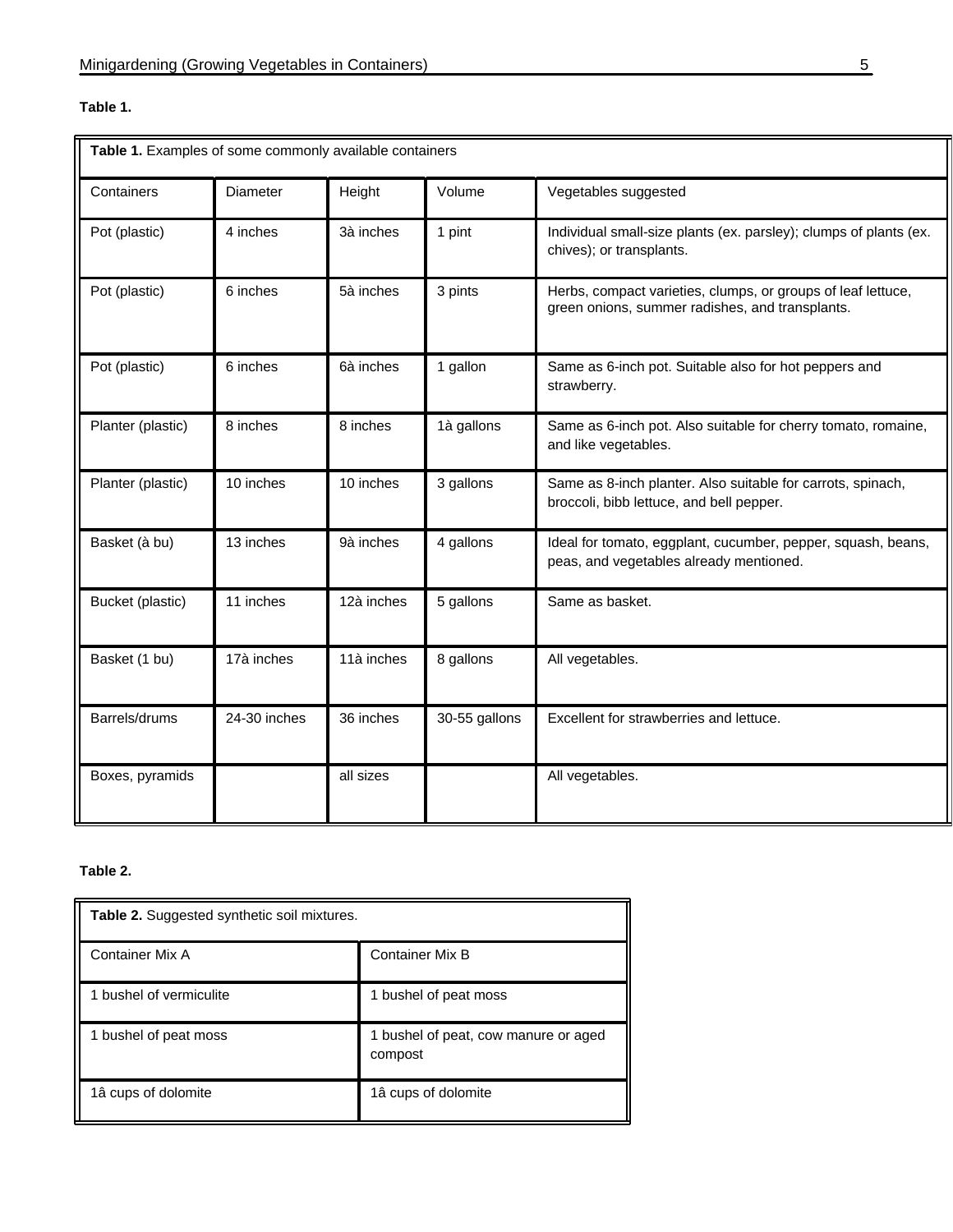## **Table 2.**

| Table 2. Suggested synthetic soil mixtures.       |                                                  |  |  |  |
|---------------------------------------------------|--------------------------------------------------|--|--|--|
| <b>Container Mix A</b>                            | <b>Container Mix B</b>                           |  |  |  |
| 1 cup of 6-8-8 fertilizer with trace<br>elements  | 1 cup of 6-8-8 fertilizer with trace<br>elements |  |  |  |
| Bradenton formula for small tomatoes              |                                                  |  |  |  |
| $5:3:3:1$ volume mix                              |                                                  |  |  |  |
| 5 parts Florida Peat                              | 10 bushels                                       |  |  |  |
| 3 parts Builder's sand                            | 6 bushels                                        |  |  |  |
| 3 parts Hort. Grade Vermiculite                   | 6 bushels                                        |  |  |  |
| 1 part Perlite Fertilizer                         | 2 bushels                                        |  |  |  |
|                                                   | 1 bushel (approx.)                               |  |  |  |
| Total                                             | 25 bu (approx. 1 cu yd)                          |  |  |  |
| Fertilizer ingredients used in Bradenton formula: |                                                  |  |  |  |
| Dolomite                                          | 10 lbs.                                          |  |  |  |
| Osmocote (18-6-12)                                | 12 lbs.                                          |  |  |  |
| Superphosphate                                    | $5$ lbs.                                         |  |  |  |
| Lime (Hydrated)                                   | 5 lbs.                                           |  |  |  |
| Micronutrients (Perk)                             | 5 lbs.                                           |  |  |  |

#### **Table 3.**

| Table 3. Some Commercial Mixes - Synthetic Soils |                                                                                                                      |  |  |
|--------------------------------------------------|----------------------------------------------------------------------------------------------------------------------|--|--|
| Pro-Mix BX                                       | Peat moss, perlite, vermic, dolomite, NPK, P, Ca, FTE, wetting<br>agent. Each 5.5 cu. ft. bale = 10 cu. ft. loosened |  |  |
| Pro-Mix A                                        | Same, except no perlite                                                                                              |  |  |
| Pro-Mix C                                        | Same, exept no perlite and NPK (has P)                                                                               |  |  |
| Fertile Bag                                      | Same, ready for bag culture (2 cu. ft.)                                                                              |  |  |